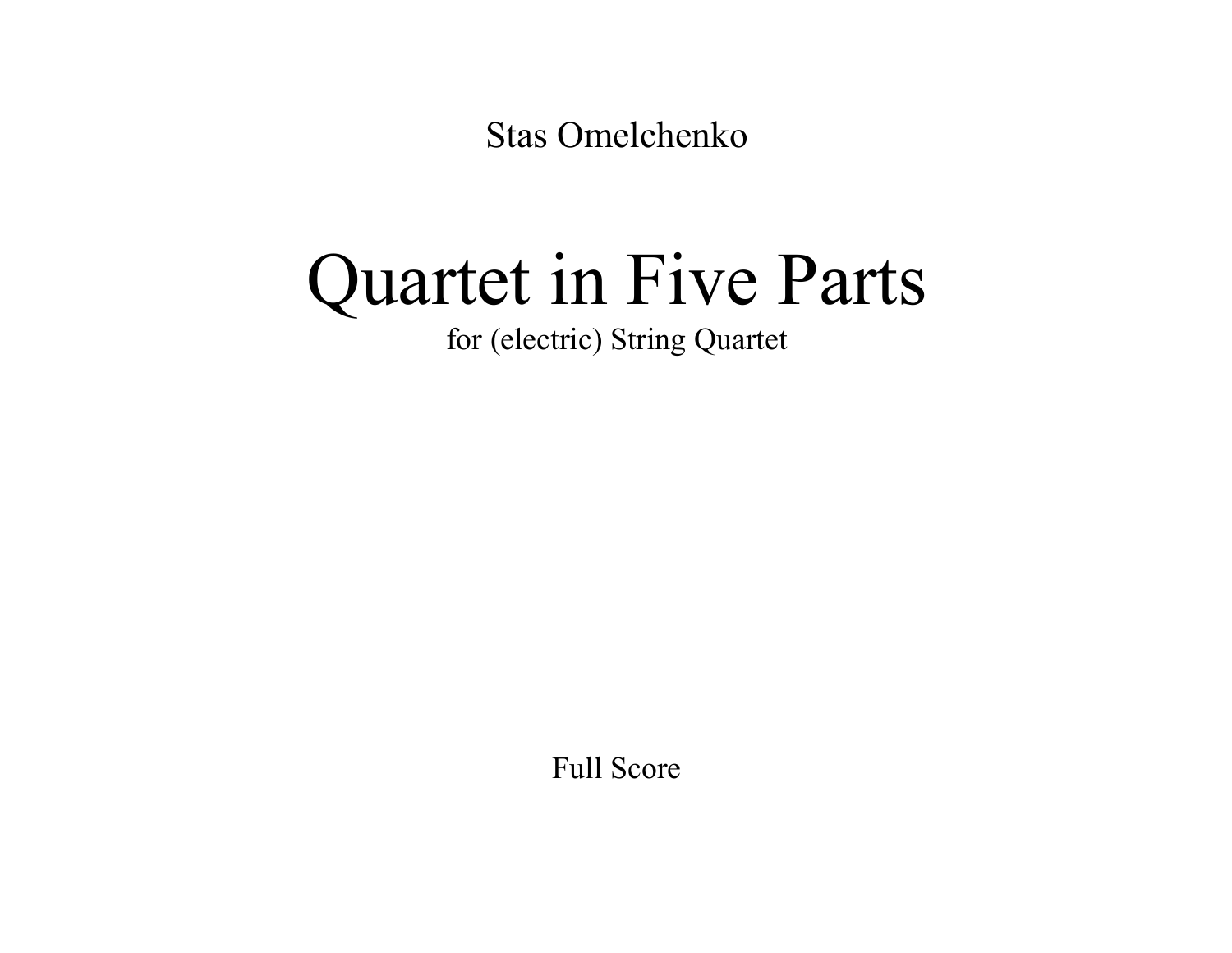# Program Note

As tribute, *Quartet in Five Parts* was written to celebrate the centennial of an American composer, theorist, writer, philosopher, and artist John Cage. The first part celebrates Cage's life and is based on his musical cryptogram. The second part further develops the cryptogram and introduces indeterminacy. The third part introduces silence and is constructed entirely from the material borrowed from Cage's *Quartet in Four Parts* (1950). The fourth part... The fifth part re-opens the quartet.

# Performance Notes

- 1. If amplification is used, all instruments should be at about the same gain levels. In order to intensify the contrast between sound and silence, the levels should be high enough so as to fill the auditorium with sound. If 4-channel setup is available, the speakers are to be positioned in their traditional manner—two front and two back.
- 2. As the quartet has no definite ending, it can be 'cycled through' as many times as desirable, stopping at the end of any part desirable. If performed only once, it is suggested to repeat and stop at the end of the first part in order to create a balanced harmonic completion.
- 3. If performed only once, the duration of the quartet is about 20 minutes; if performed more than once, the duration of the quartet will increase by the duration of each additional part repeated. The durations of individual parts are as follows:

Part  $1 - 4.54$ " Part  $2 - 3.49$ " Part  $3 - 3.07$ " Part  $4 - 3.44$ " Part  $5 - 3.49$ "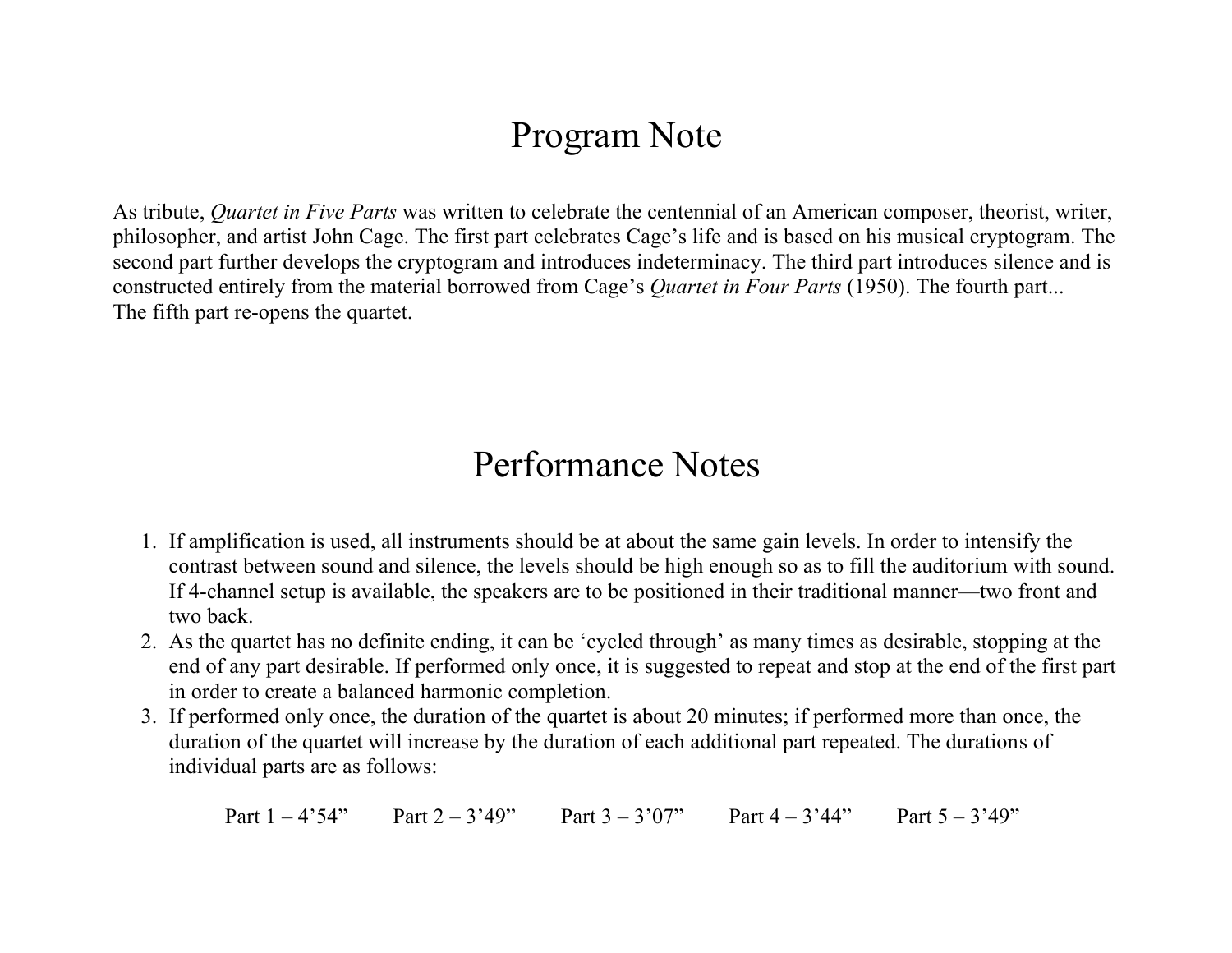## *In Memoriam John Cage* **Quartet in Five Parts**

for (electric) String Quartet

## **PART 1**

**Broad**  $\sqrt{ } = 110$ 

Stas Omelchenko (2012)

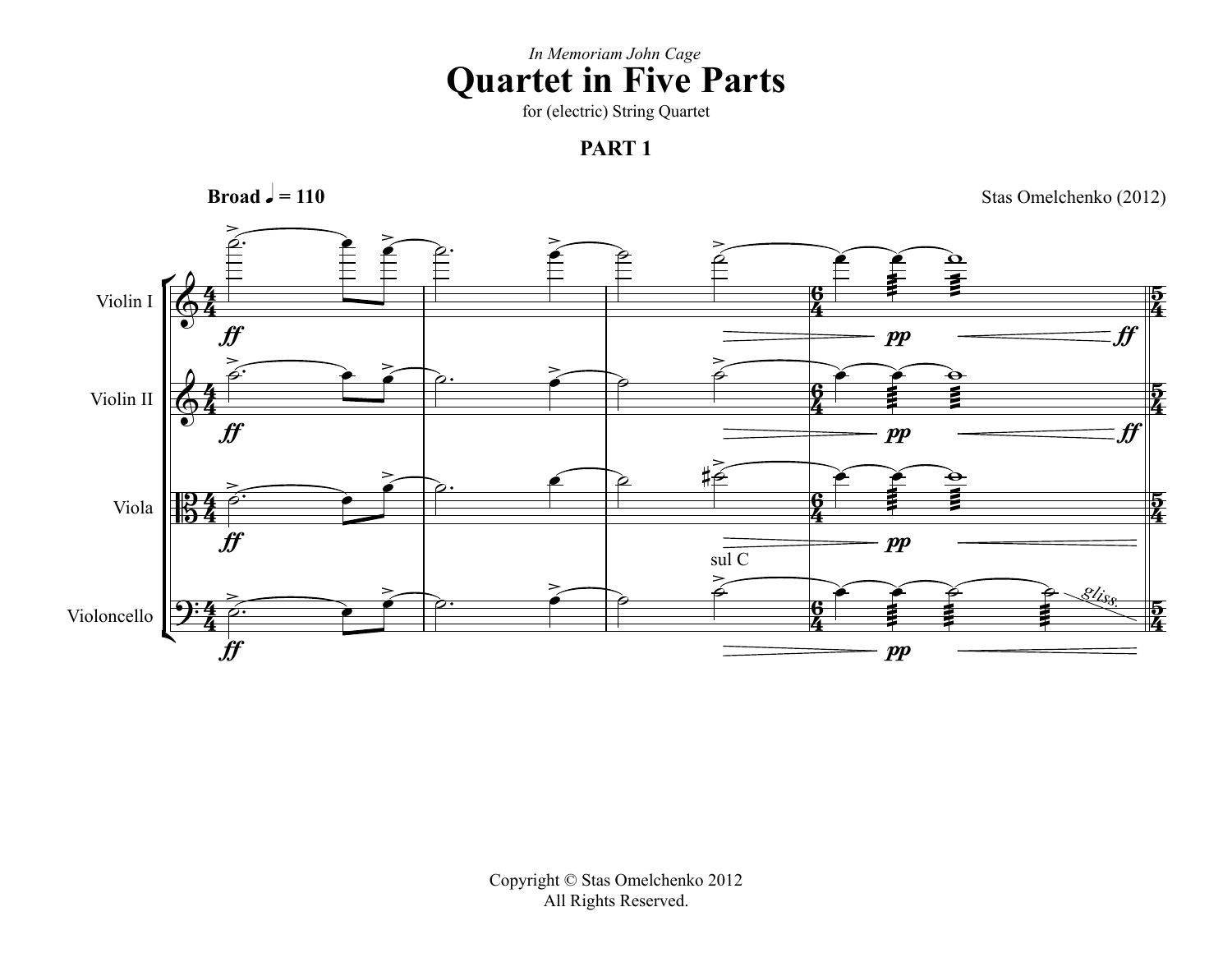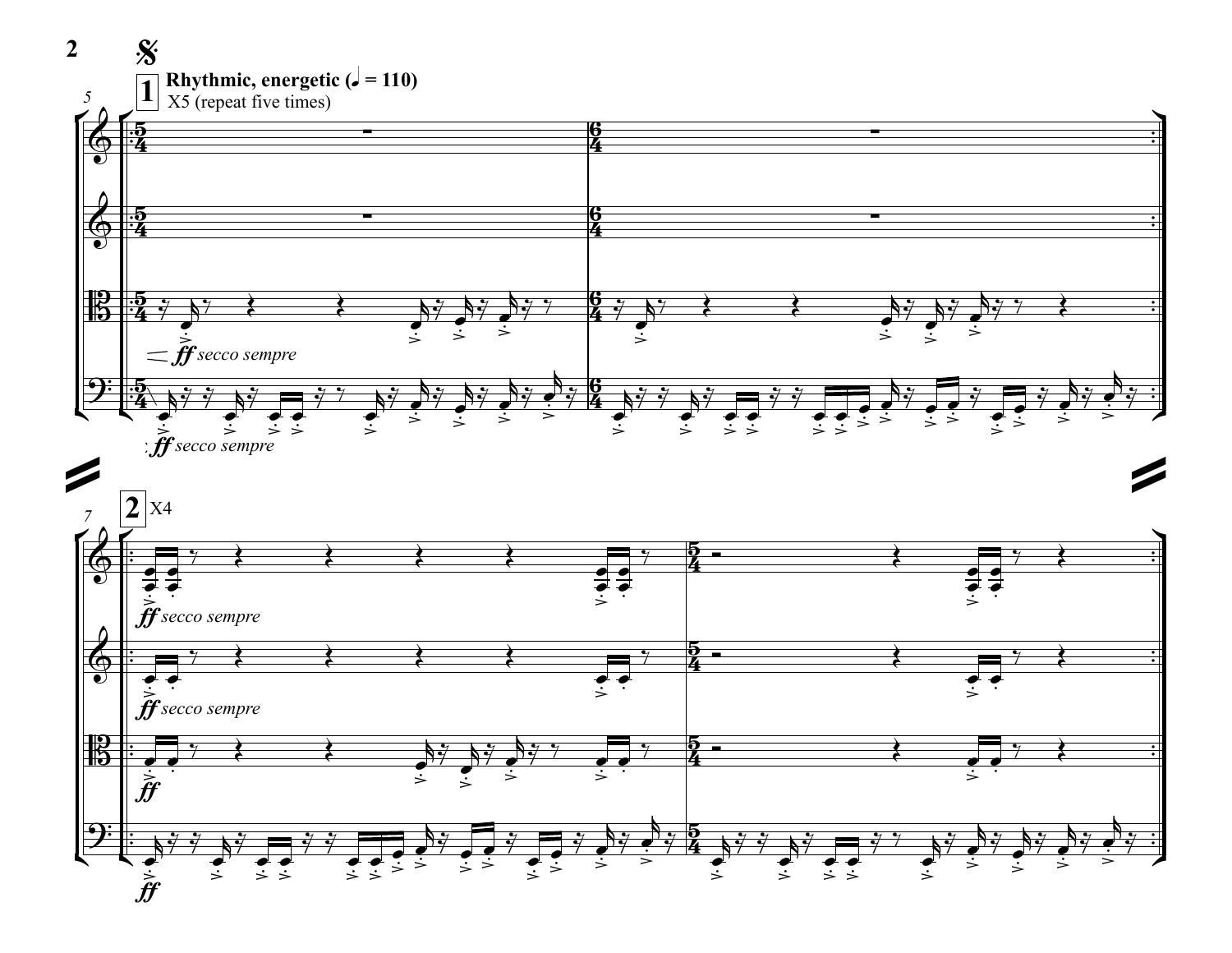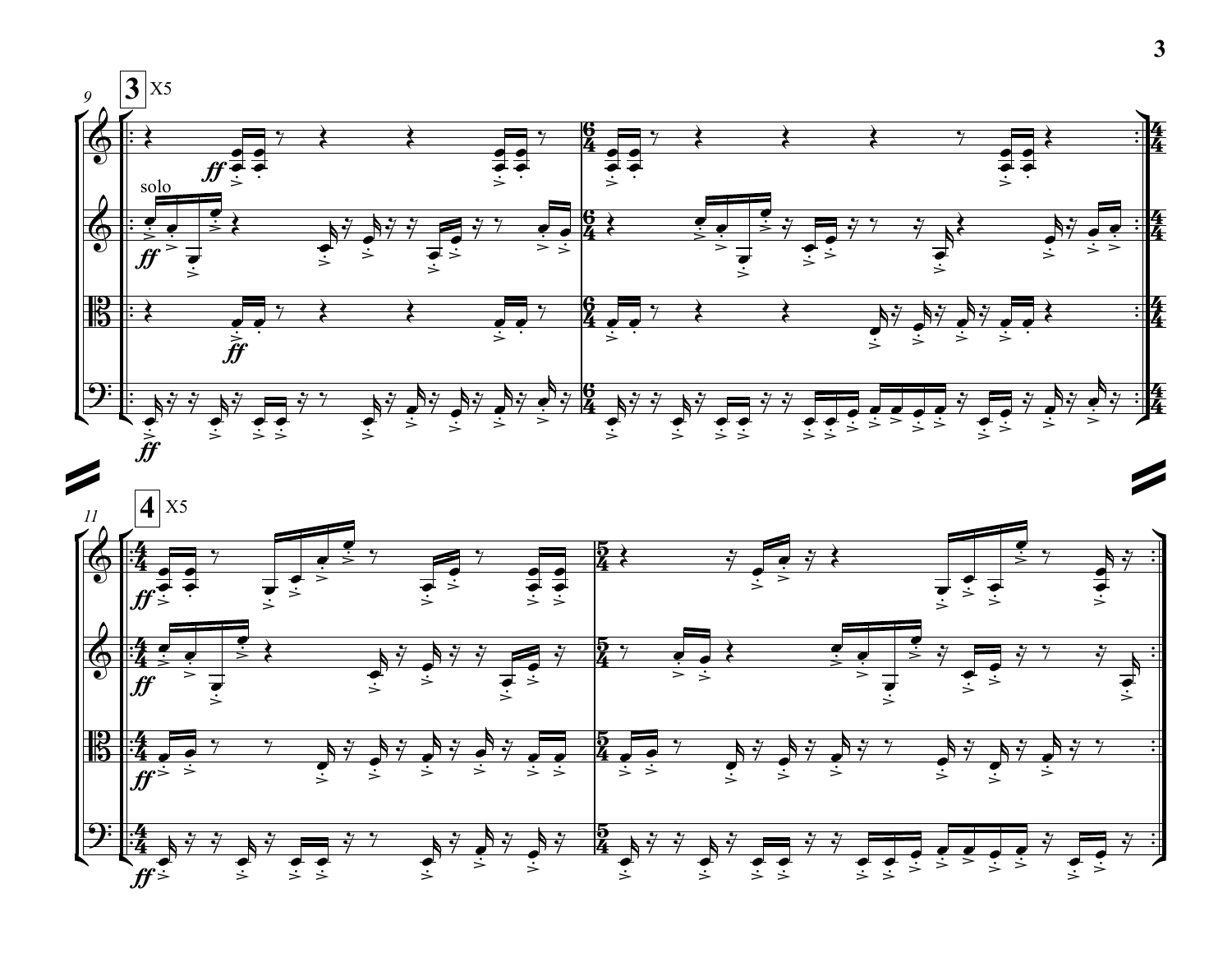

\* Violin I uses a separate part for this movenemt; see Part 2 for Violin I separately.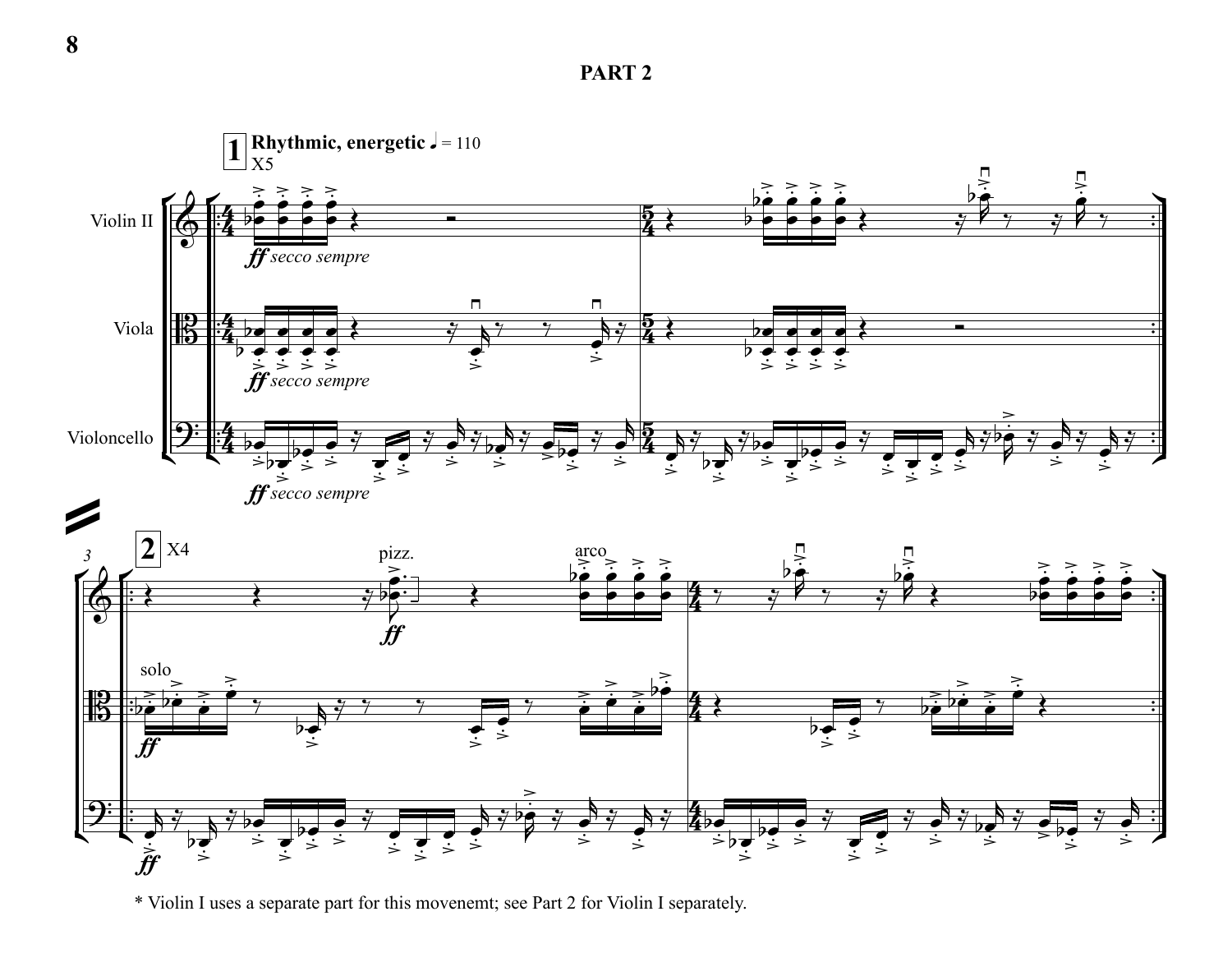



=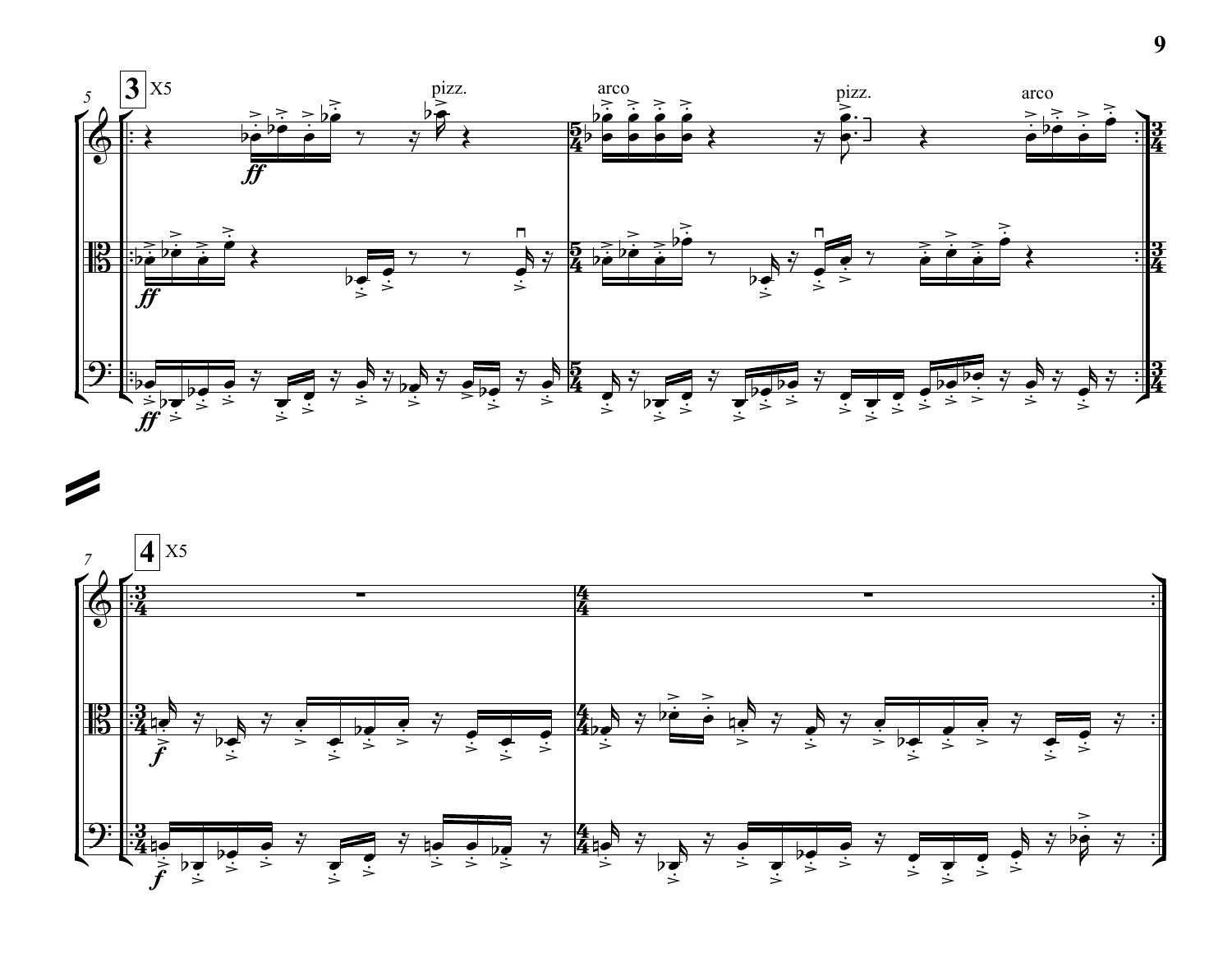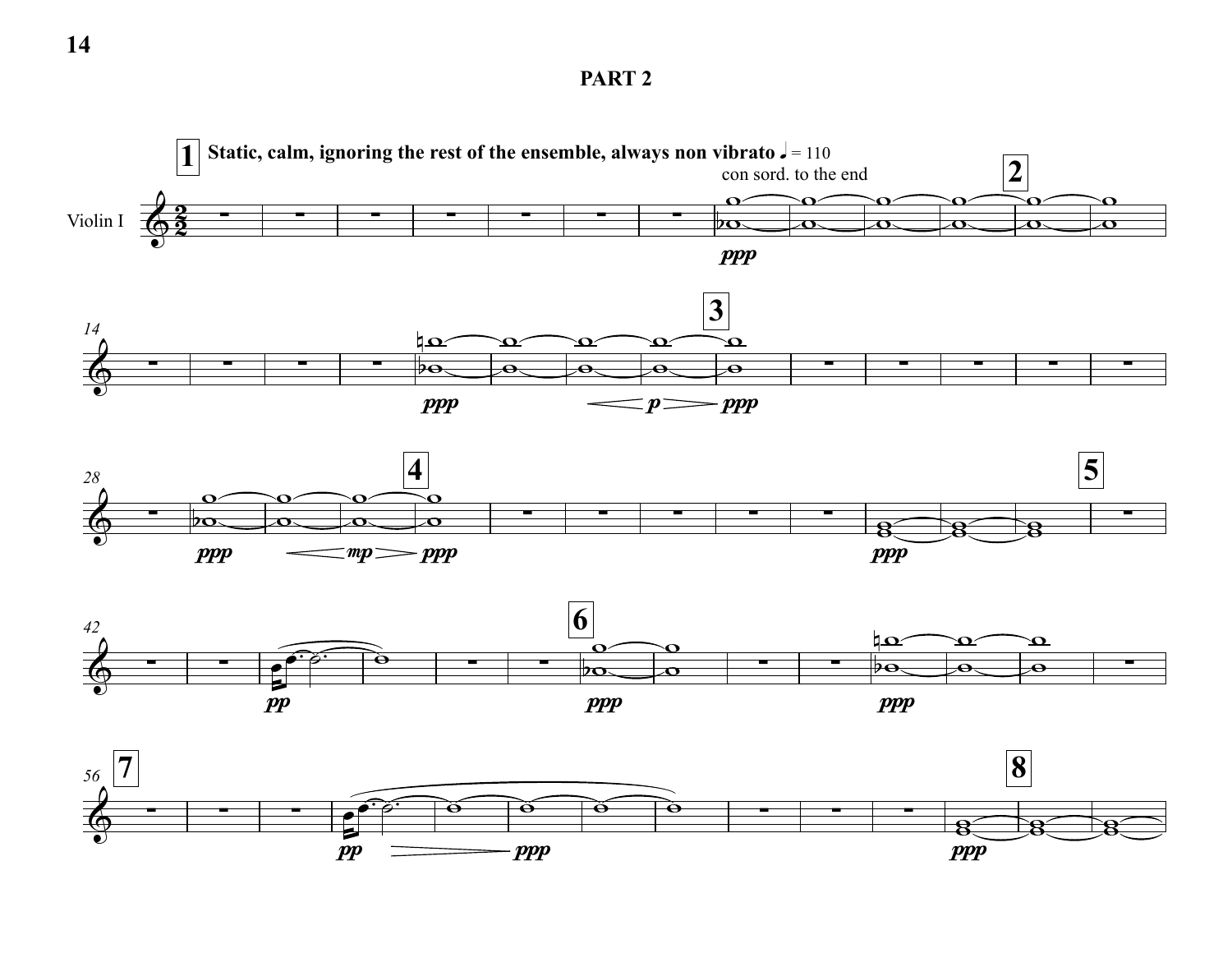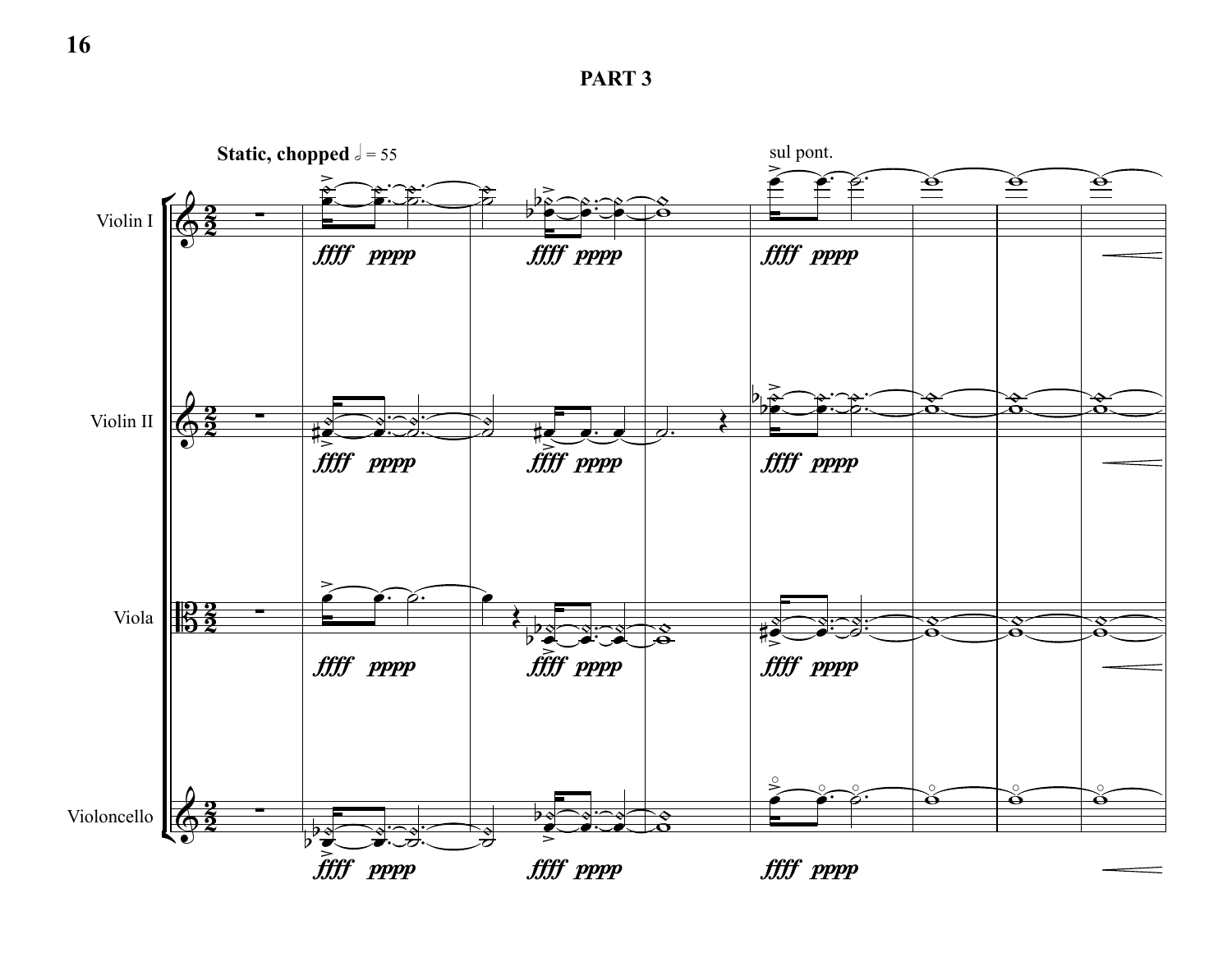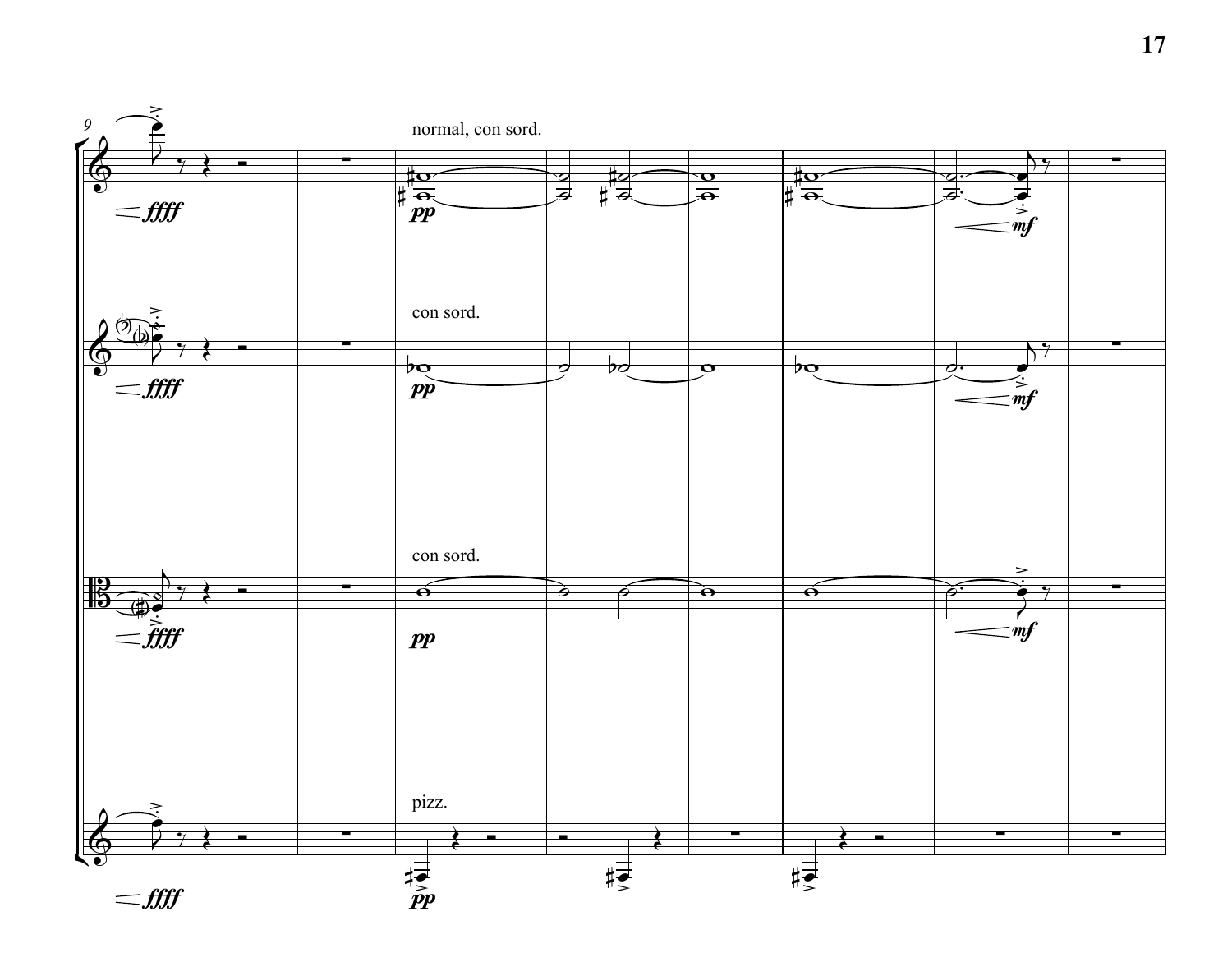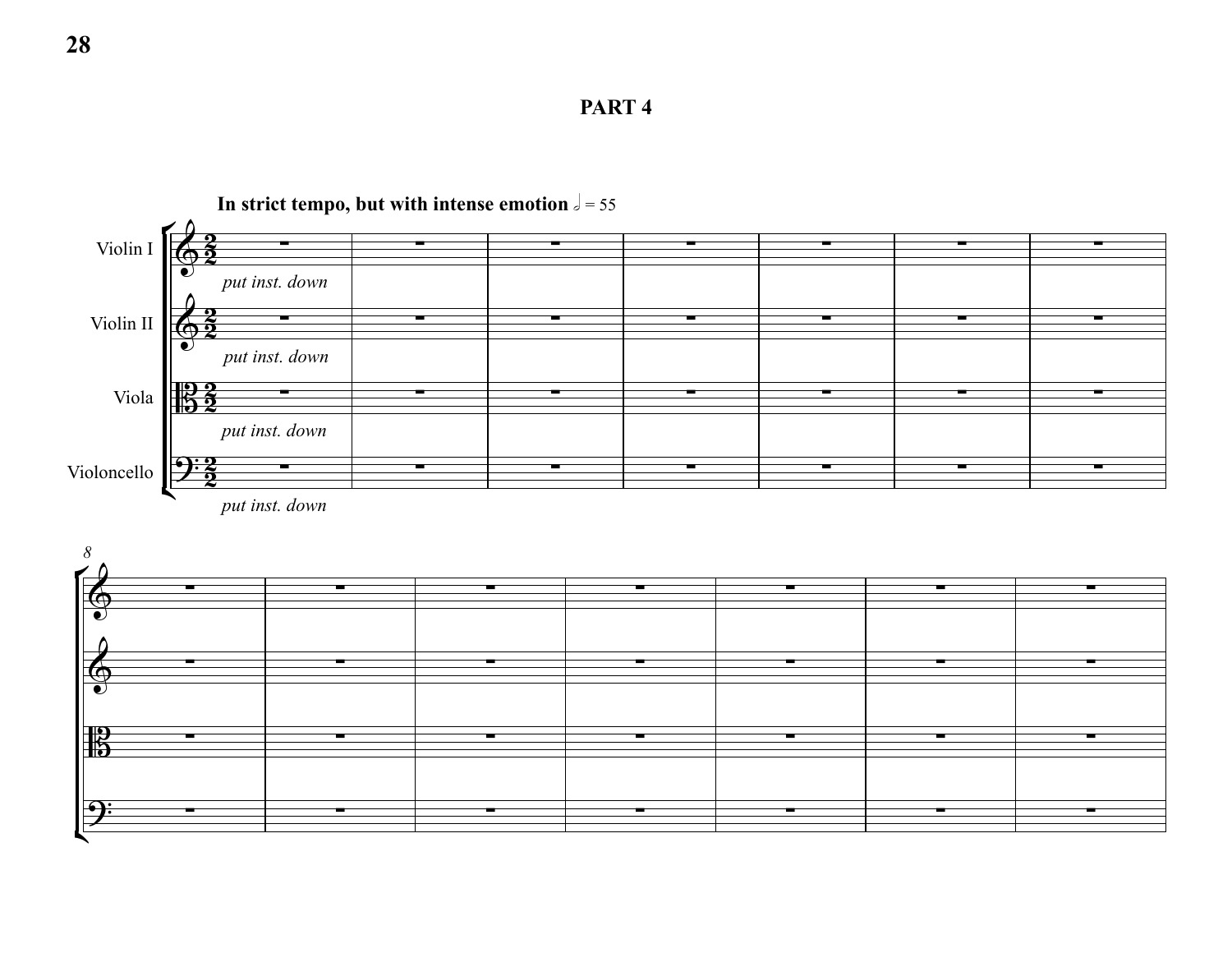

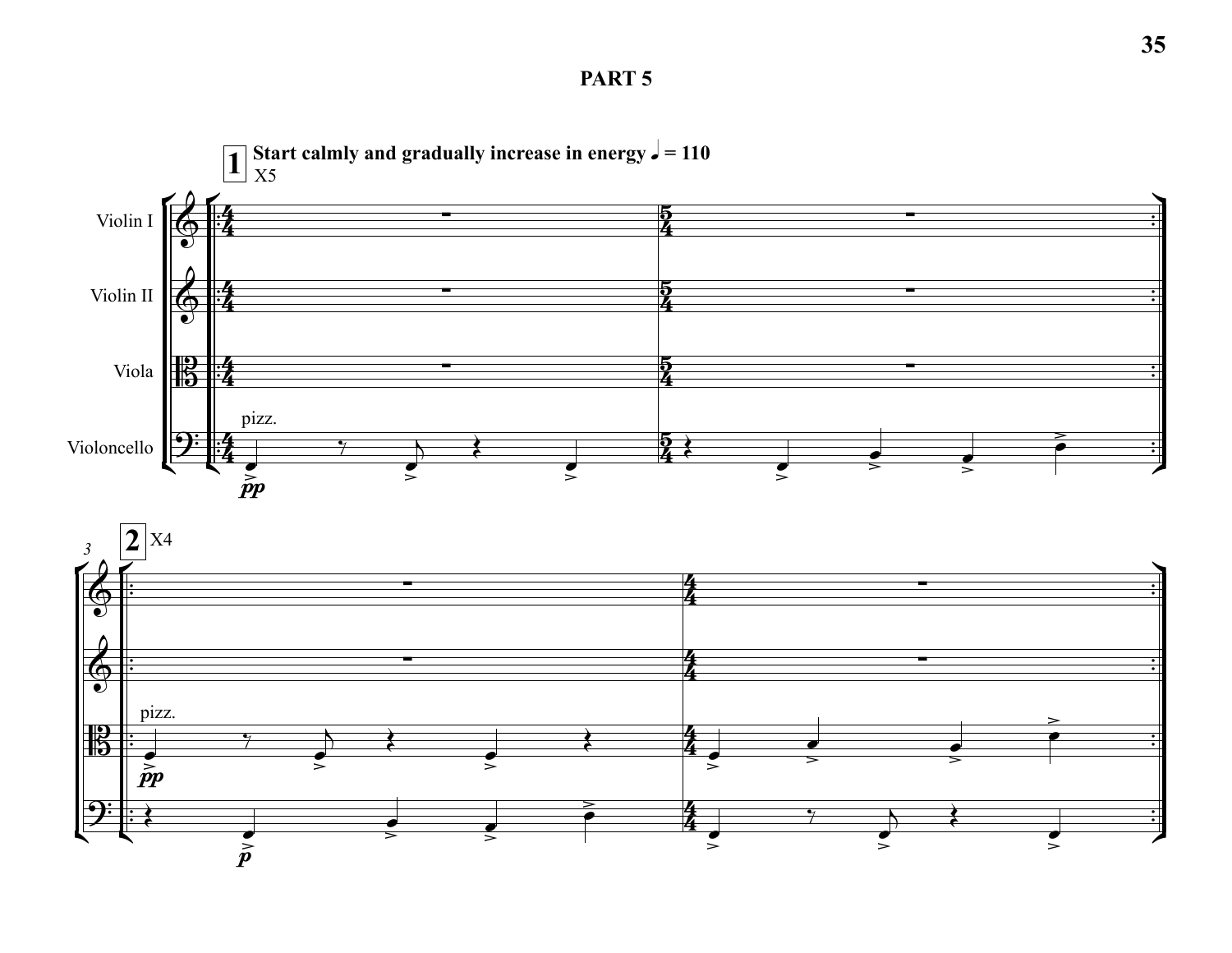